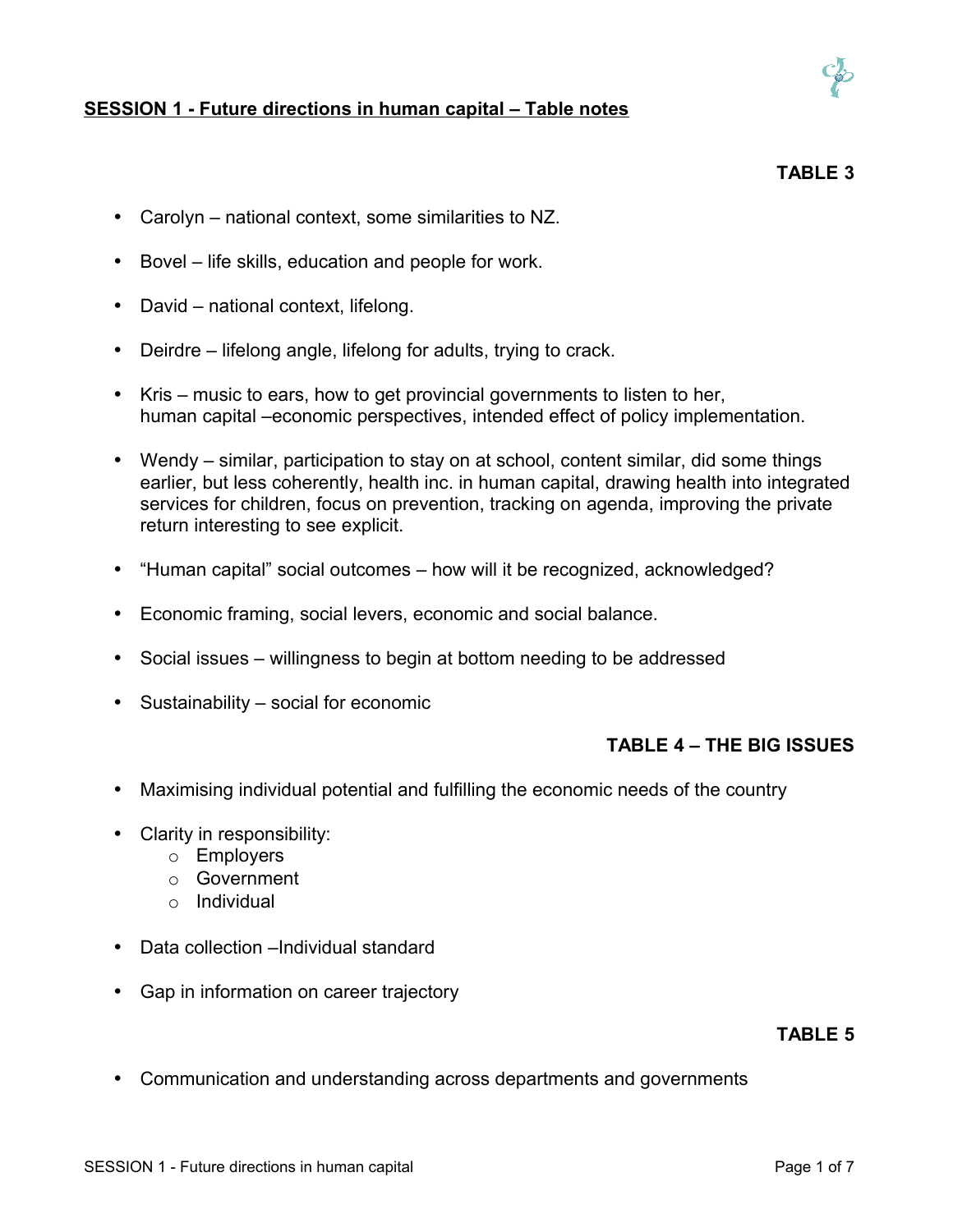

- How to ensure shared understanding
- How do all the various Govts / Ministries communicate?
	- o What kinds of strategies are proposed?
	- o State / Private
- Complexity of solving the problems
	- $\circ$  Interest that health is part of the human capital process
- Career education in schools
	- o Subject or assistance?
	- $\circ$  Need to have the right people delivering career education EVALUATION need to know what the outputs are
	- o In some countries dependant on interest of school head
	- o Not necessarily strong recognition of its value
- Poland at very early stages of career development
	- o Need to invest in evaluation of career development
- Importance of being able to track students and their outcomes

### **TABLE 6**

- Similar imperative as in NZ especially in relation to young people moving into meaningful pathways – not 'tracking'
- Work needs to be done on attitudes / opportunity awareness and flexibility
- Helen didn't explain issues
	- o low participation rates; what's known about deterrence for young people;
	- $\circ$  need to explain fiscal gap why will welfare increase?
	- $\circ$  in Canada people are continuing to work
- Poland has new employment strategy linked to career development
- Timing and resourcing of Nat. Reform Agenda linked to political cycle large investment in health and education
- Presentation didn't mention employers
	- $\circ$  focus on the individual
	- $\circ$  like to see consideration of job design / occupational
- Risk in targeting sections of population e.g. disengaged young people at expense of ?
- Mix of labour, education, health policies can and will impact on participation rates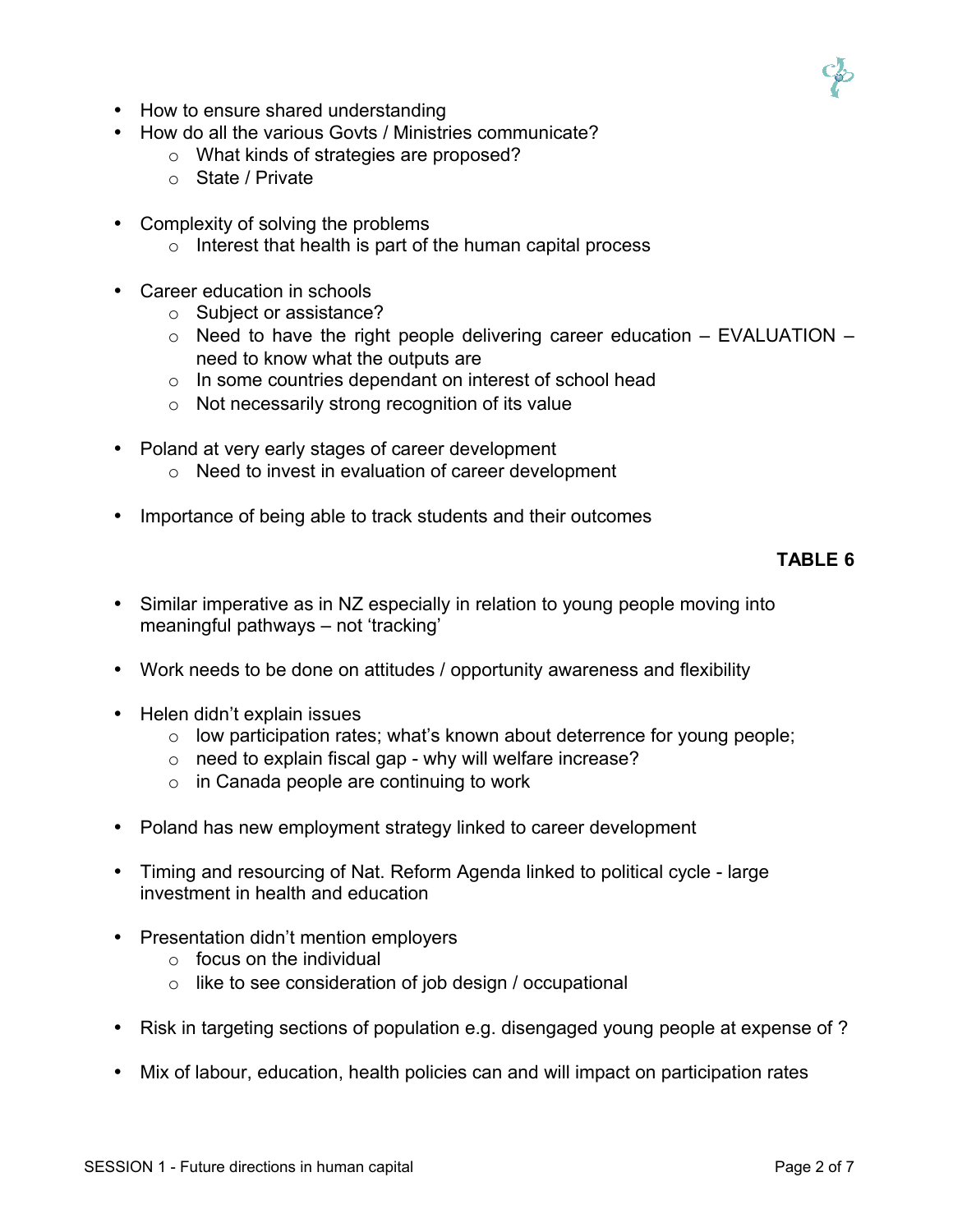

• NRA will require educational process with employers to assist

### **TABLE 7**

- Scotland: Similarities with Scotland –early intervention (Education, IT, inclusions, work and pensions)
	- o Seems more agencies involved…
	- o How to include work/pensions
- Skill development –is it being accredited with nat. quals. Framework? Not referenced in her speech.
- Social inclusion not referenced
- Botswana: Structure for delivery of career development in education; Does government view career development outcomes as important?
	- o Different resources in different countries in terms of qualified staff
	- o Relationship of curriculum to career development / occupations
	- o Alternative pathways, some countries do not have
	- $\circ$  Job creators vs job seekers –how to support the former (entrepreneurial)
- Australia: If education does not support job creation
	- o Important that teachers accept they prepare students for life –life outside school
- Botswana: Need to change mentality
	- o Important to change paradigm –learning to learn inside and outside school
	- o Need to educate to be creators than passive recipients
- Australia: Relevance of education, active learning than passive learning (doing something to you and for you)
- Scotland: Learned helplessness, dependency culture, Education system keeps dependency in place
- NZ: Strong parallels with NZ. Q on reduction of workforce participation rates.

### **TABLE 9**

- Importance of employment and skills for social stability and how to address these skills? How motivate? –Mismatch (eg. low skilled jobs with people with high qualifications!
- How health issues impact on the workforce (e.g. AIDS) and the need to be incorporated in career development.
- Movement of labour in a global labour market and its impact on skills development.
- Balance between individual and society needs. Policy needs to take this into account.
- Difference between countries short of labour and those with lots.

### **TABLE 10**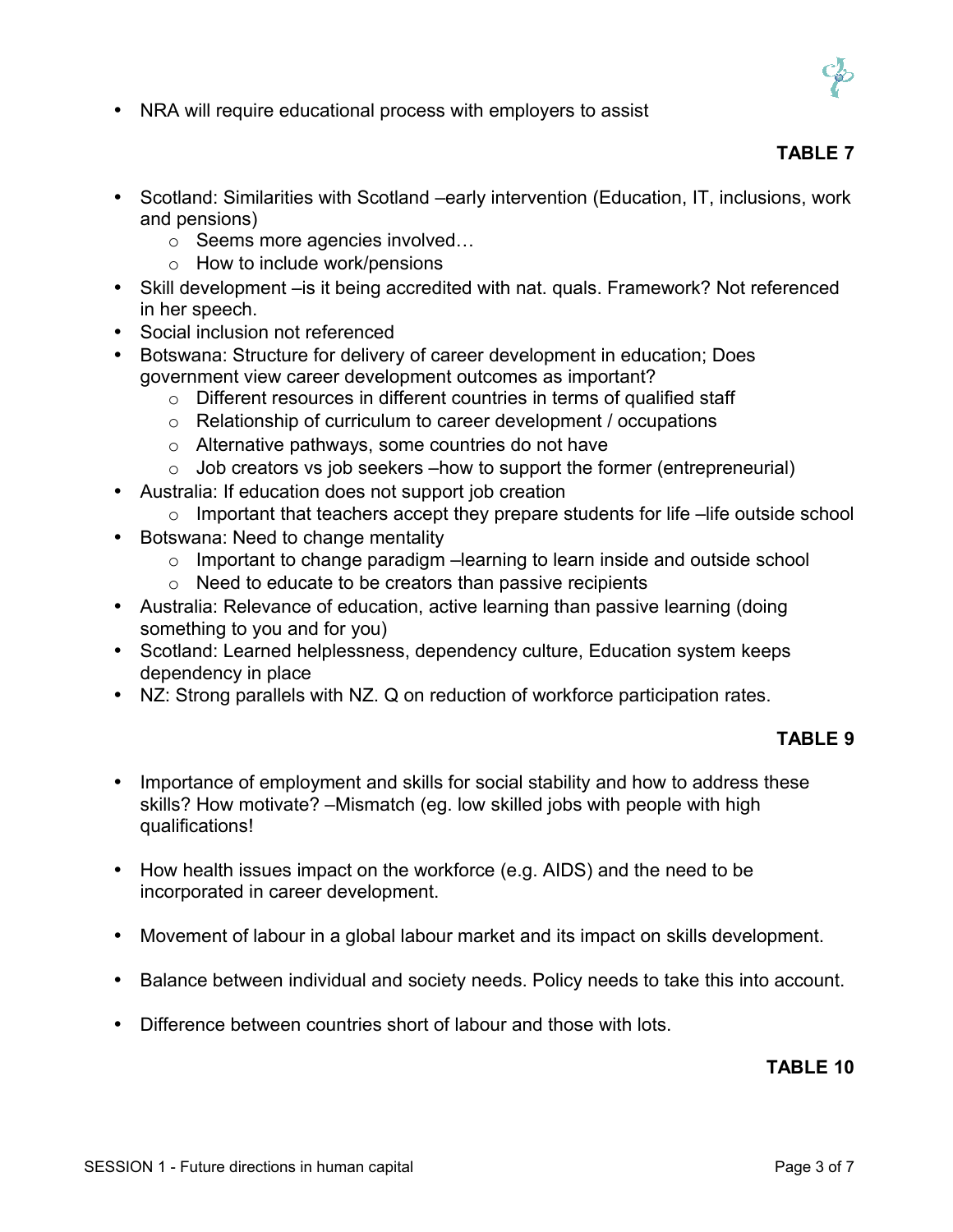

- Often missing from public policy perspective -what (personal) factors must take priority in motivating people to make decisions; policy in career development tends to focus on privileged end of the continuum –what about people confronting the most basic issue of survival –do we acknowledge and address the needs of the marginalized? – Are own assumptions biased toward the advantaged?
- Individual aspirations get lost in an economic model of workforce development.
- Is human potential limited in human capital models?
- Public policy deals with context that tends to support the national priorities.
- How do we help people construct careers with meaning and purpose when they experience substantial challenges to living daily and lack hopefulness that they will have viable appointments to make a daily living.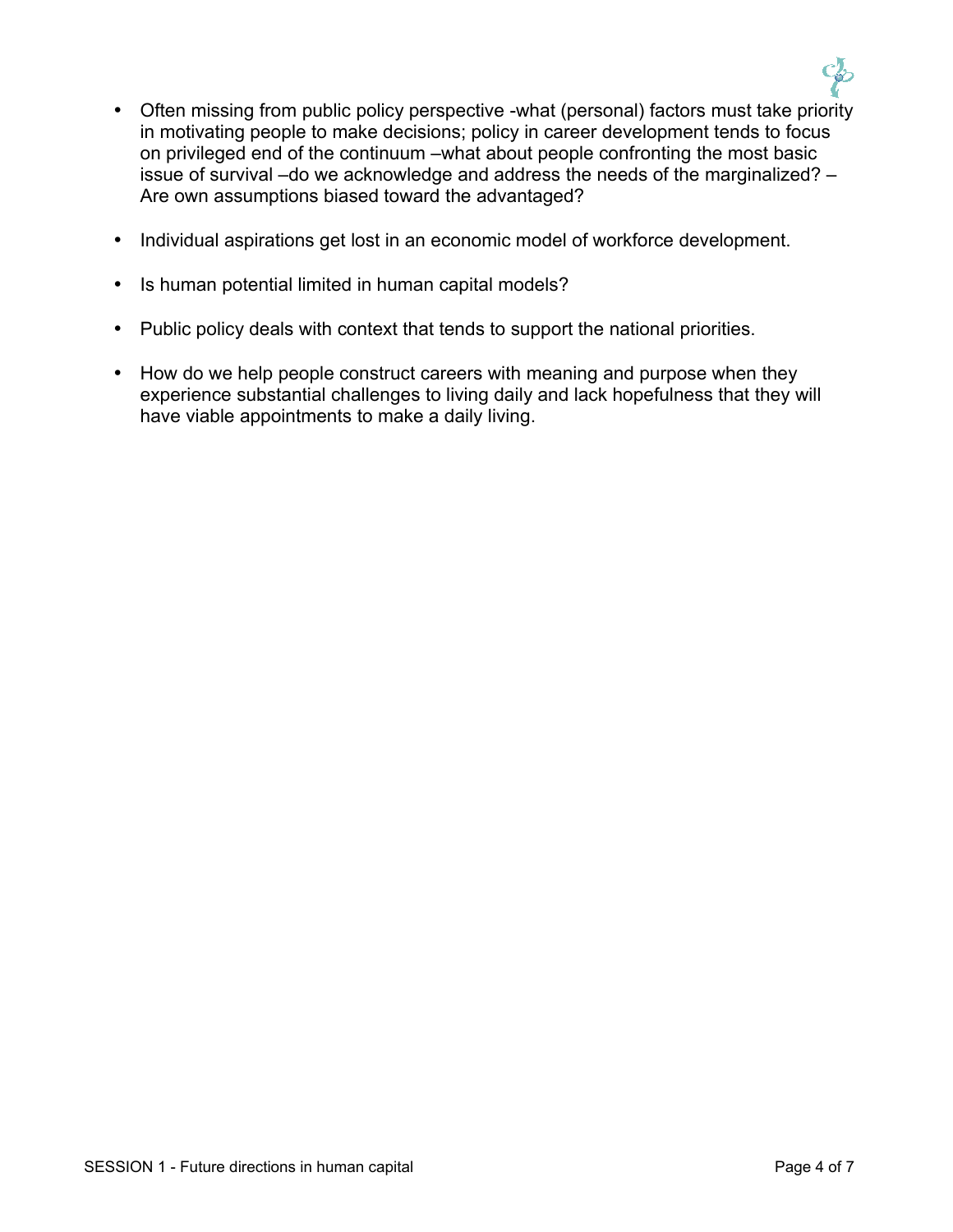## **SESSION 1 - Future directions in human capital – Questions**

- How effective is the linkage across Ministries that promote the holistic attention to:
	- o health, education?
	- o motivation?
	- o fiscal impact, evidence of the approach?
- How much resistance is there at National level to promoting individual wellbeing?
- How effective is the general practice of tracking individual transition from school to work- what results are coming from tracking?

# **TABLE 3**

- Acknowledge integrated economic and social agenda. Can you comment on how working to maintain and sustain integrated approach to economic growth and social well-being.
- How does full employment or high unemployment affect balanced national agenda?

### **TABLE 4**

- Why couldn't we have scholarships to encourage older workers/pre-retirement to
	- o re-skill for post-retirement careers?
	- o share info about their trades within schools (i.e. "knowledge dumping"; "passing the torch")
- How can data be collected effectively re success of initiatives? i.e. school leavers don't respond consistently – low numbers, employers are reluctant – time issues.
- From a strategic perspective, who would be responsible for taking the lead in promoting and researching career development?

### **GROUP 6**

- What is the population that is hard to help? What are issues? Attitudes?
- How do you build consensus? Especially employers? What means will be used?
- At what age do they see human capital relevant for workforce development?
- Most jobs are being created in small to medium enterprises. How can we nurture and model career development that encourages entrepreneurship?



**TABLE 2**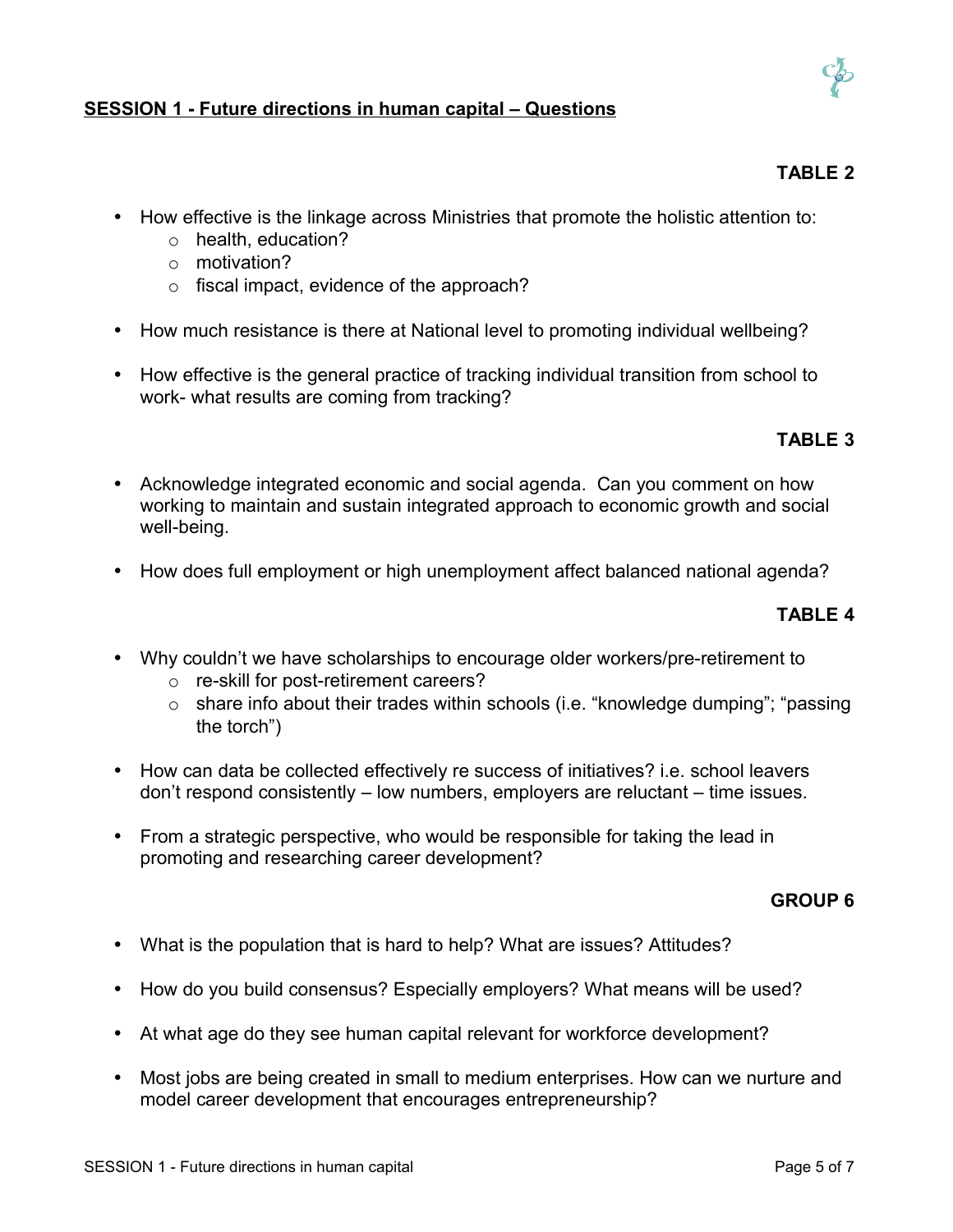

### **TABLE 7**

- Where does the reform of the existing education system fit within the third wave of reform in changing the culture of teaching and learning?
- Where is the bottom-up input into the construction of this policy?

### **GROUP 8**

- How do you get to the point of cooperation/communication between stakeholders to get to outcomes? How do you best organize the strong commitment of all stakeholders?
- How can you demonstrate that the initiatives implemented have resulted in success/outcome (ex: GDP?) and not from other factors?
- How to organise strong commitment of all stakeholders!

### **TABLE 9**

- How does the COAG process incorporate the needs of industry, community and individuals?
- How will the reforms be promoted to different groups to ensure change of behaviour –'cultural change'?
- What research has been undertaken to examine the views or 'belief systems' of various groups?

### **UNKNOWN**

- How far do you legislate for human capital reform (as opposed to self-regulation)?
- How do you get the public involved in that debate?

#### **UNKNOWN**

- How do we go about breaking the silo mentality
	- o in our field;
	- o in general.
- Outcomes matter-what sorts of evidence do we need to provide?